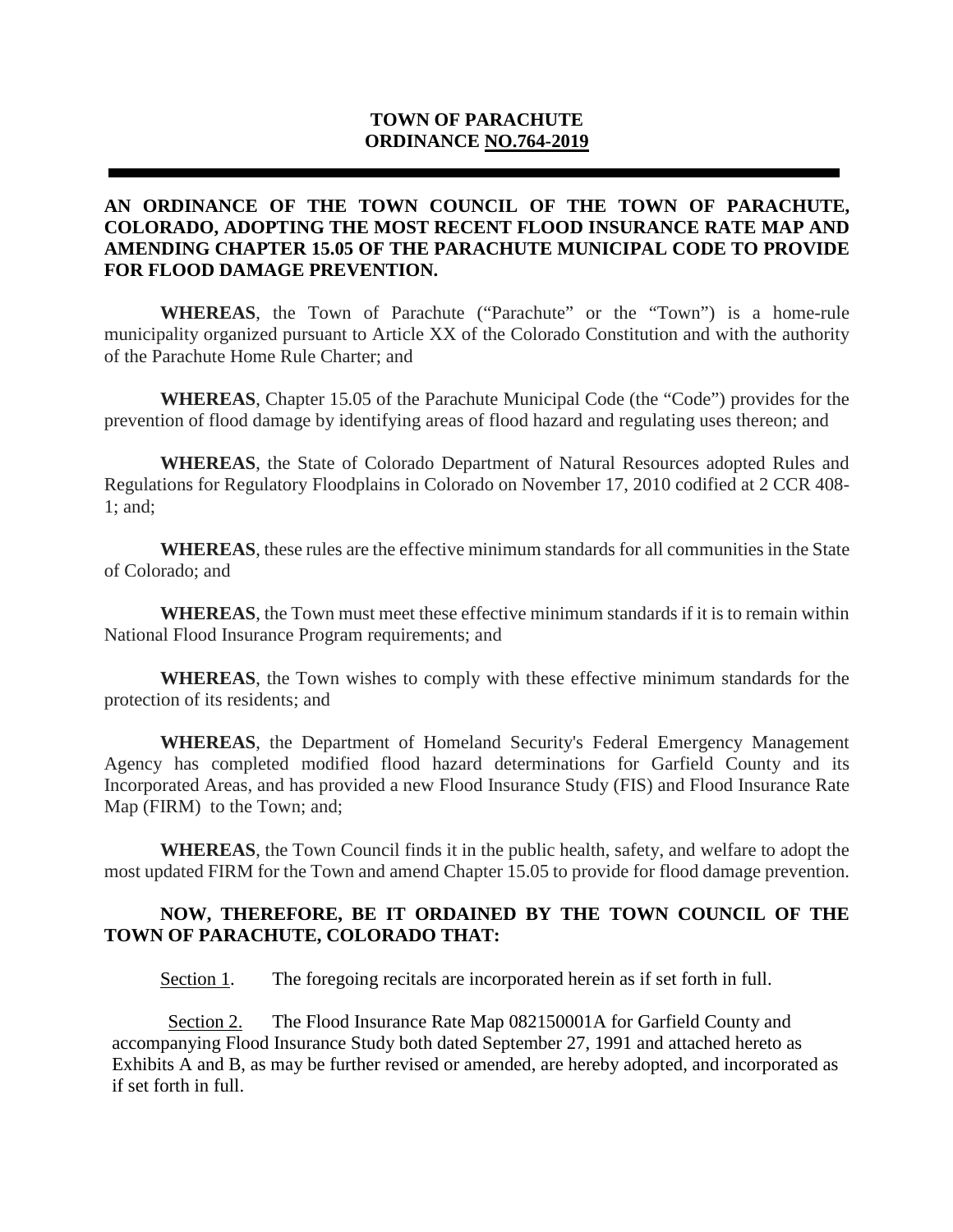Town of Parachute, Colorado Ordinance No. 764-2019 Page 2 of 7

Section 3. Chapter 15.05 of the Parachute Municipal Code is hereby amended amended as follows, with double underlined text added and strike through language deleted. Sections of Chapter 15.05 which are not expressly described in this Ordinance are deemed to continue to be in full effect without change.

# **15.05.190 Severability**

Should any one or more sections or provisions of this Ordinance be judicially determined to be invalid or unenforceable, such determination shall not affect, impair or invalidate the remaining sections or provisions of this Ordinance, it being the intent of the Town Council of the Town of Parachute that such invalid or unenforceable provisions are severable.

\* \* \*

### **15.05.260 Penalty for noncompliance.**

No structure or land shall hereafter be constructed, located, extended, converted, or altered without full compliance with the terms of this ordinance and other applicable regulations. Violation of the provisions of this ordinance by failure to comply with any of its requirements (including violations of conditions and safeguards established in connection with conditions) shall constitute a violation pursuant to PMC 15.01.280.

**\* \* \***

#### **15.05.310 Basis for establishing the special flood hazard area.**

The special flood hazard areas identified by the Federal Emergency Management Agency in a scientific and engineering report entitled "Flood Insurance Study Town of Parachute, Garfield Colorado", dated September 27, 1991 "Flood Insurance Study Garfield County, Colorado and Incorporated Areas," dated October 15, 2015, with accompanying flood insurance rate maps and/or flood boundary-floodway maps (FIRM and/or FBFM) and any revisions thereto are hereby adopted by reference and declared to be a part of this chapter. These special flood hazard areas identified by the FIS and attendant mapping are the minimum area of applicability of this chapter and may be supplemented by studies designated by the Town. These supplemental studies may include flood hazard area delineation (FHAD) studies, or other one hundred (100) year floodplain studies approved by the Town, Garfield County, or other local, regional, state or federal agencies.

\* \* \*

**15.05.350 Floodways.**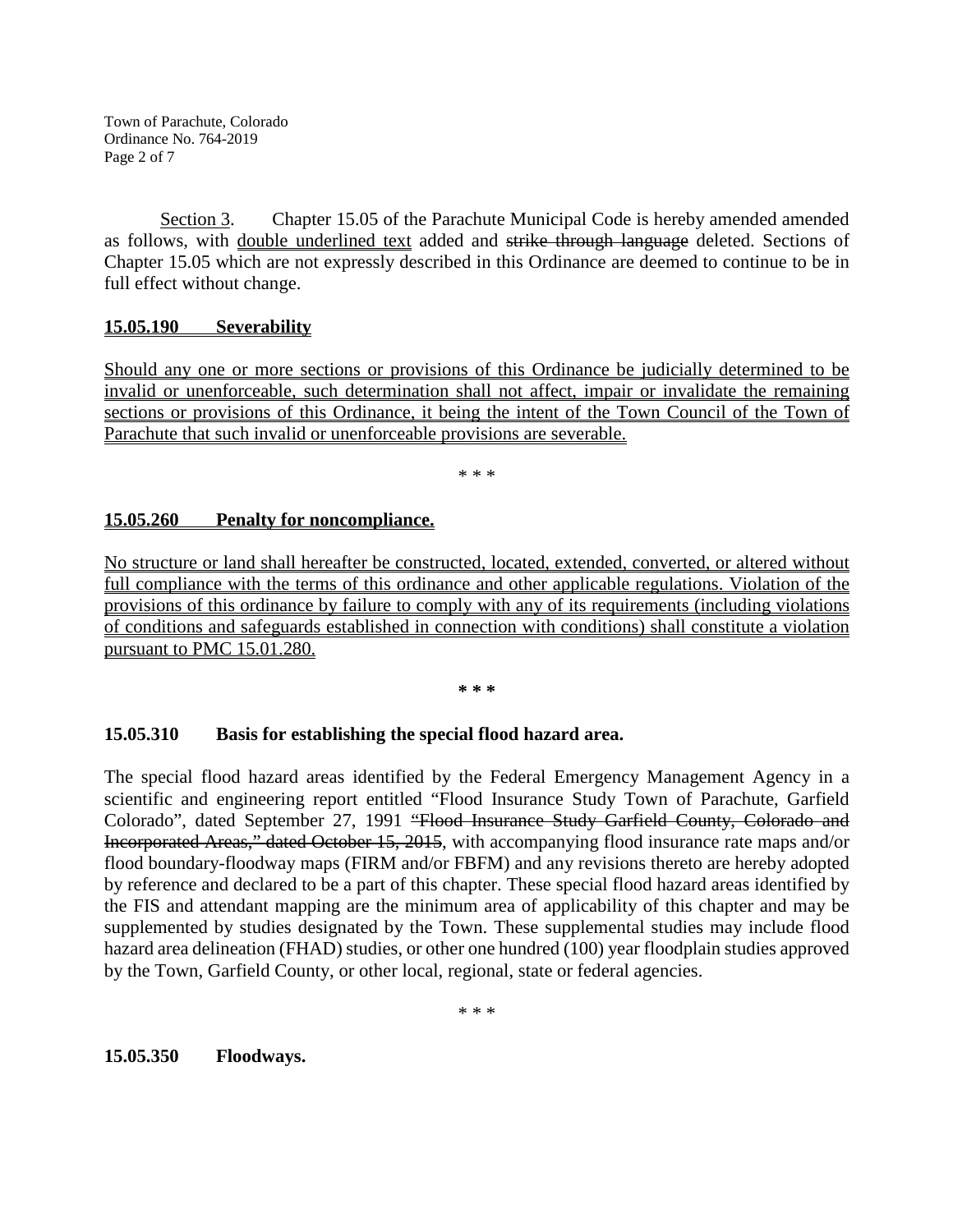Town of Parachute, Colorado Ordinance No. 764-2019 Page 3 of 7

Located within special flood hazard area established in PMC 15.05.310 are areas designated as floodways. Floodways are administrative limits and tools used to regulate existing and future floodplain development. The state of Colorado has adopted floodway standards that are more stringent than the FEMA minimum standard. (see definition of Floodway in Article 4) The Colorado statewide standard for the designated height to be used for all newly studied reaches shall be onehalf foot  $(0.5')$  (six inches  $(6'')$ ). Letters of map revision to existing floodway delineations may continue to use the floodway criteria in place at the time of the existing floodway delineation. Since the floodway is an extremely hazardous area due to the velocity of flood waters which carry debris, potential projectiles and erosion potential, the following additional provisions shall apply:

A. Encroachments are prohibited, including fill, new construction, substantial improvements and other development, within the adopted regulatory floodway unless it has been demonstrated through hydrologic and hydraulic analyses performed by a licensed Colorado professional engineer and in accordance with standard engineering practice that the proposed encroachment would not result in any increase (requires a no-rise certification) in flood levels within the Town during the occurrence of the base flood discharge.

B. If subsection (A) of this section is satisfied, all new construction and substantial improvements shall comply with all applicable flood hazard reduction provisions of this chapter.

C. Under the provisions of 44 CFR Chapter 1, Section 65.12, of the National Flood Insurance Regulations, the Town may permit encroachments within the adopted regulatory floodway that would result in an increase in base flood elevations; provided, that the Town first applies for a CLOMR and floodway revision through FEMA.

**\* \* \***

# **15.05.410 Words and terms.**

**\* \* \***

"Area of shallow flooding" means a designated Zone AO or AH on a community's Flood Insurance Rate Map (FIRM) with a one-percent chance or greater annual chance of flooding to an average depth of one (1) to three (3) feet where a clearly defined channel does not exist, where the path of flooding is unpredictable and where velocity flow may be evident. Such flooding is characterized by ponding or sheet flow.

"Base Flood" means the flood which has a one percent chance of being equaled or exceeded in any given year (also known as a 100-year flood). This term is used in the National Flood Insurance Program (NFIP) to indicate the minimum level of flooding to be used by a community in its floodplain management regulations.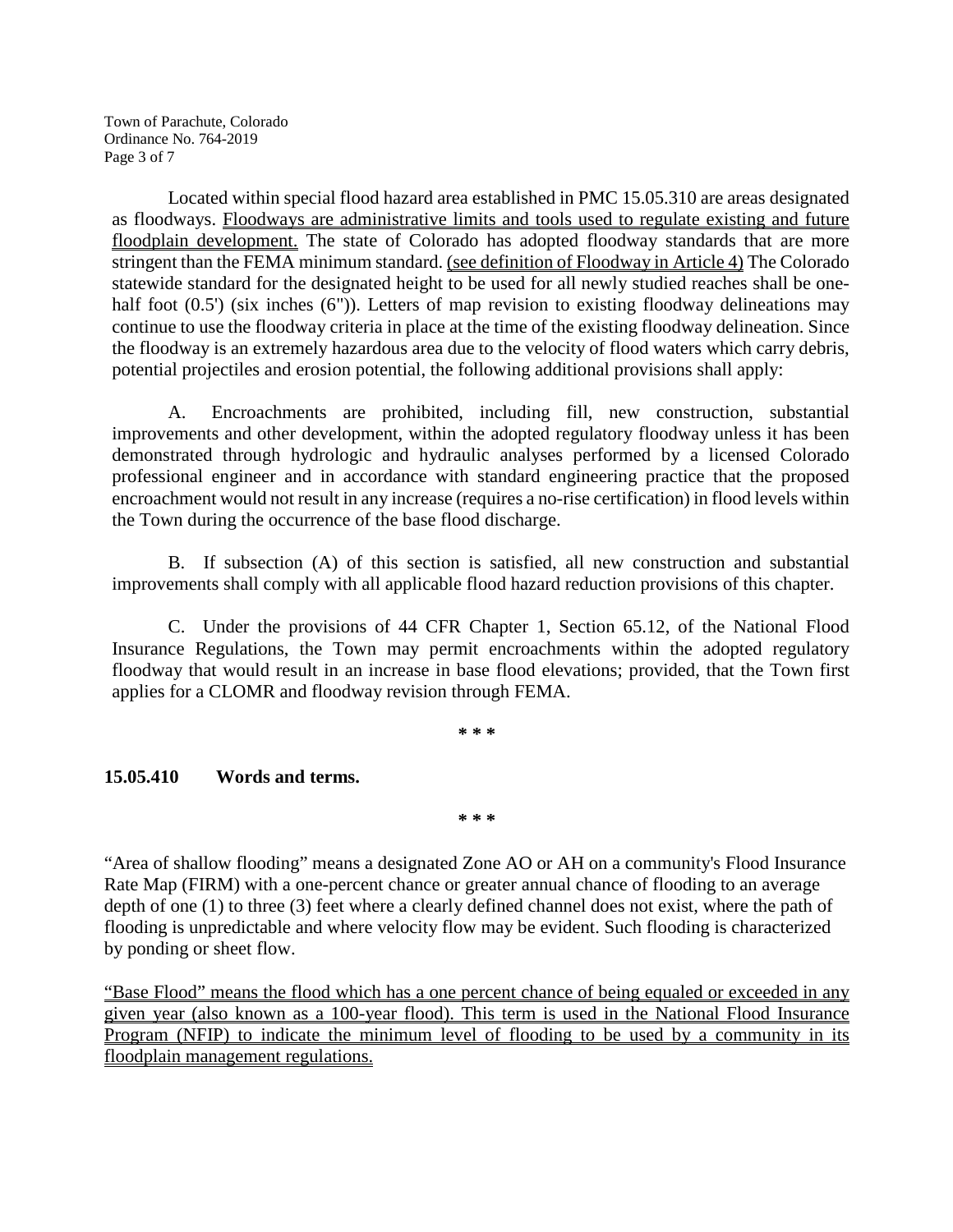Town of Parachute, Colorado Ordinance No. 764-2019 Page 4 of 7

"Base Flood Elevation (BFE)" means the elevation shown on a FEMA Flood Insurance Rate Map for Zones AE, AH, A1-A30, AR, AR/A, AR/AE, AR/A1-A30, AR/AH, AR/AO, V1-V30 and VE that indicates the water surface elevation resulting from a flood that has a one-percent chance of equaling or exceeding that level in any given year.

\* \* \*

"Code of Federal Regulations (CFR)" means the codification of the general and permanent rules published in the Federal Register by the executive departments and agencies of the federal government. It is divided into fifty (50) titles that represent broad areas subject to federal regulation. "Critical facility" means a structure or related infrastructure, but not the land on which it is situated, as specified in Rule 6 of the Rules and Regulations for Regulatory Floodplains in Colorado, that if flooded may result in significant hazards to public health and safety or interrupt essential services and operations for the Town at any time before, during and after a flood.

"Community" means any political subdivision in the state of Colorado that has authority to adopt and enforce floodplain management regulations through zoning, including, but not limited to, cities, towns, unincorporated areas in the counties, Indian tribes and drainage and flood control districts.

"Critical facility" means a structure or related infrastructure, but not the land on which it is situated, as specified in Rule 6 of the Rules and Regulations for Regulatory Floodplains in Colorado, that if flooded may result in significant hazards to public health and safety or interrupt essential services and operations for the Town at any time before, during and after a flood.

\* \* \*

"Floodproofing" means any combination of structural and/or nonstructural additions, changes, or adjustments to structures which reduce or eliminate flood damage to real estate or improved real property, water and sanitary facilities, structures and their contents.

"Floodway (regulatory floodway)" means the channel of a river or other watercourse and adjacent land areas that must be reserved in order to discharge the base flood without cumulatively increasing the water surface elevation more than a designated height. The Colorado statewide standard for the designated height to be used for all newly studied reaches shall be one-half foot (six inches). Letters of Map Revision to existing floodway delineations may continue to use the floodway criteria in place at the time of the existing floodway delineation. See Figure 5.2.

"Freeboard" means the vertical distance in feet above a predicted water surface elevation intended to provide a margin of safety to compensate for unknown factors that could contribute to flood heights greater than the height calculated for a selected size flood such as debris blockage of bridge openings and the increased runoff due to urbanization of the watershed.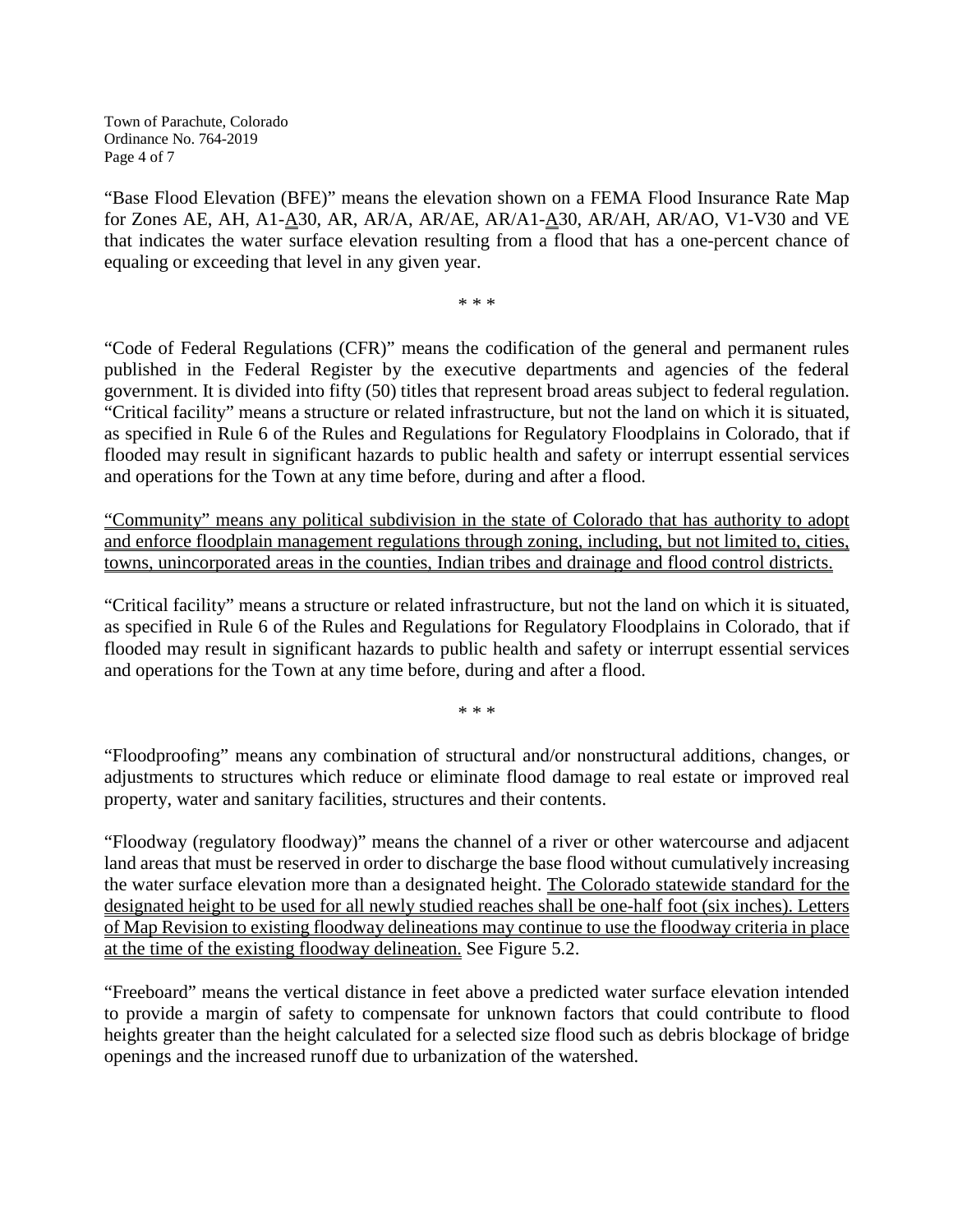Town of Parachute, Colorado Ordinance No. 764-2019 Page 5 of 7

"Manufactured home park, new" means a manufactured home park for which the construction of facilities for servicing the lots on which the manufactured homes are to be affixed (including at a minimum, the installation of utilities, the construction of streets, and either final site grading or the pouring of concrete pads) is completed on or after the effective date of this chapter.

\* \* \*

"Mean sea level" means, for purposes of the National Flood Insurance Program, the North American Vertical Datum (NAVD) of 1988 or other datum, to which base flood elevations shown on a flood insurance rate map are referenced.

"Material safety data sheet (MSDS)" means a form with data regarding the properties of a particular substance. An important component of product stewardship and workplace safety, it is intended to provide workers and emergency personnel with procedures for handling or working with that substance in a safe manner, and includes information such as physical data (melting point, boiling point, flash point, etc.), toxicity, health effects, first aid, reactivity, storage, disposal, protective equipment, and spill-handling procedures.

\* \* \*

"National Flood Insurance Program (NFIP)" means FEMA's program of flood insurance coverage and floodplain management administered in conjunction with the Robert T. Stafford Relief and Emergency Assistance Act. The NFIP has applicable federal regulations promulgated in Title 44 of the Code of Federal Regulations. The U.S. Congress established the NFIP in 1968 with the passage of the National Flood Insurance Act of 1968.

"New Construction" means Structures for which the start of construction commenced on or after the effective date of a floodplain management regulation adopted by a community and includes any subsequent improvements to such structures.

"No-rise certification" means a record of the results of an engineering analysis conducted to determine whether a project will increase flood heights in a floodway. A no-rise certification must be supported by technical data and signed by a registered Colorado professional engineer. The supporting technical data should be based on the standard step-backwater computer model used to develop the one hundred (100) year floodway shown on the flood insurance rate map (FIRM) or flood boundary and floodway map (FBFM).

INTRODUCED, READ, PASSED, ADOPTED, AND ORDERED PUBLISHED BY TITLE ONLY by a vote of  $\frac{1}{2}$  to  $\frac{1}{2}$  of the Council of the Town of Parachute, Colorado at a regular<br>meeting held at Town Hall in the Town of Parachute, Colorado, on the  $8\frac{10}{2}$  day of<br> $\frac{2019}{2}$  and approv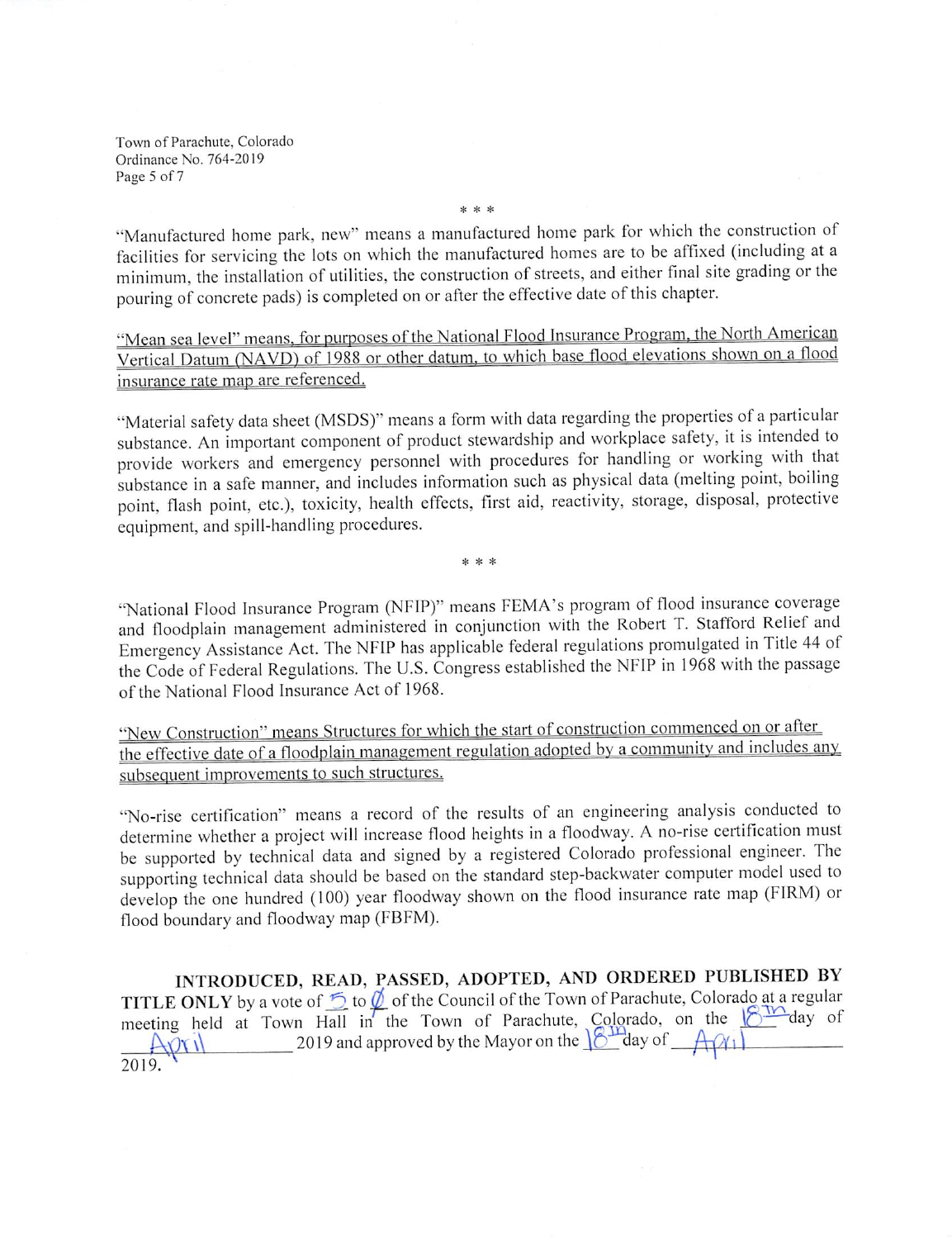Town of Parachute, Colorado Ordinance No. 764-2019 Page 6 of 7

ONN OF PARACHUZE SEAI P COLORAD

# TOWN OF PARACHUTE, COLORADO

ATTEST:  $\mu$  $M_{\mathcal{C}}$ Lucy Cordova, Town Clerk J

 $\langle \gamma_{\mu} \rangle$